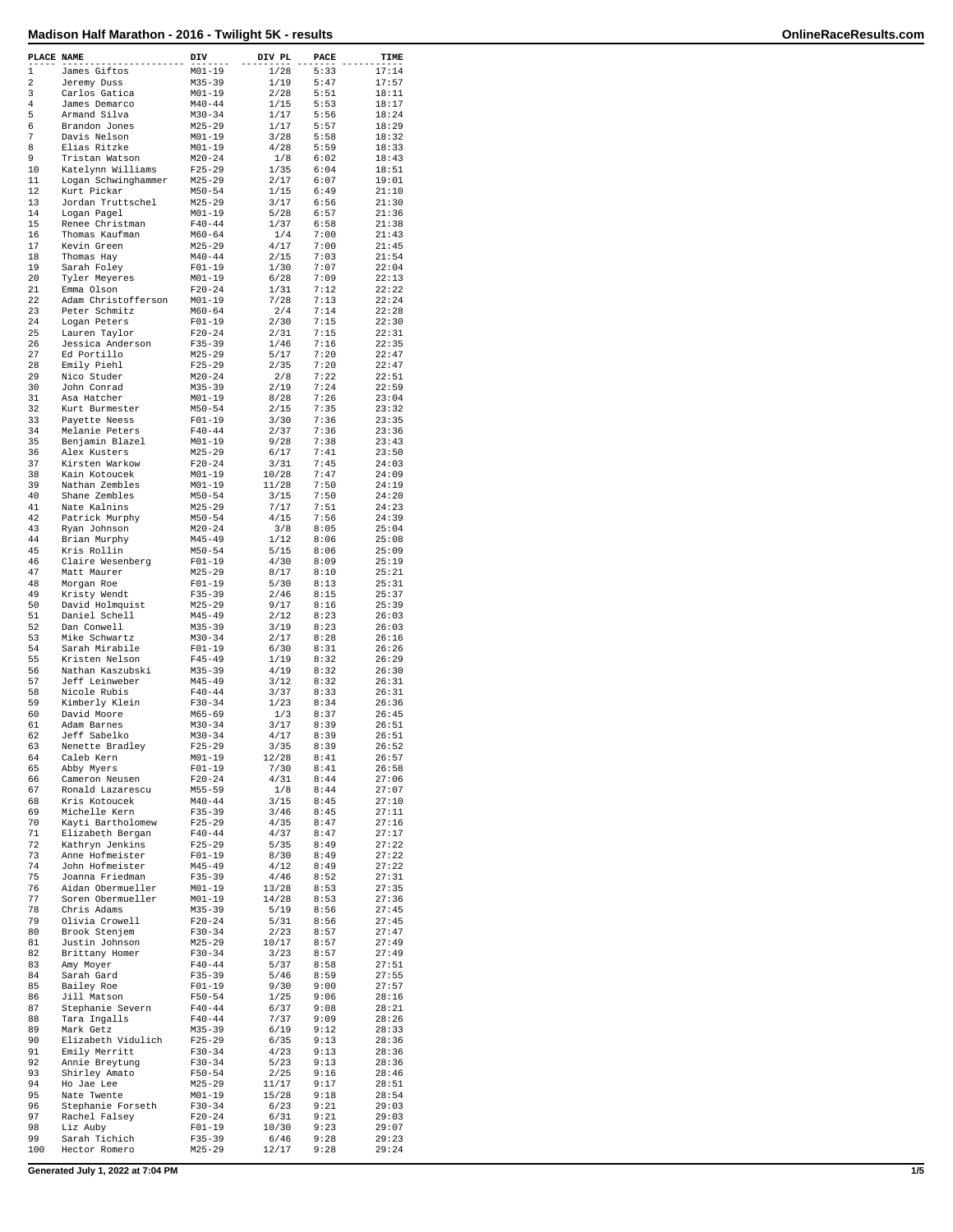| PLACE NAME |                                        | DIV                      | DIV PL         | PACE           | TIME           |
|------------|----------------------------------------|--------------------------|----------------|----------------|----------------|
| 101        | Afton Christofferson                   | $F01-19$                 | 11/30          | 9:28           | 29:24          |
| 102        | Alexa Romero                           | $F25 - 29$               | 7/35           | 9:28           | 29:24          |
| 103        | Danielle Muich                         | $F25-29$                 | 8/35           | 9:29           | 29:27          |
| 104<br>105 | Kevin Muich                            | $M30 - 34$<br>$F30-34$   | 5/17<br>7/23   | 9:29<br>9:29   | 29:27<br>29:27 |
| 106        | Maureen Muich<br>Joshua Dugan          | $M20-24$                 | 4/8            | 9:30           | 29:29          |
| 107        | Don Payne                              | M50-54                   | 6/15           | 9:31           | 29:33          |
| 108        | Roger Ingalls                          | $M40 - 44$               | 4/15           | 9:32           | 29:35          |
| 109        | Brent Wood                             | $M50 - 54$               | 7/15           | 9:32           | 29:36          |
| 110        | Matt Toltzien                          | $M35 - 39$               | 7/19           | 9:34           | 29:44          |
| 111<br>112 | Zoe Toltzien<br>Claire Franken         | $F01 - 19$<br>$F01-19$   | 12/30<br>13/30 | 9:35<br>9:35   | 29:44<br>29:45 |
| 113        | Lori Wollet                            | $F55 - 59$               | 1/19           | 9:36           | 29:50          |
| 114        | James Wollet                           | $M55 - 59$               | 2/8            | 9:37           | 29:50          |
| 115        | Taylor Devalk                          | $M30 - 34$               | 6/17           | 9:37           | 29:51          |
| 116        | Braden Everson                         | $M01 - 19$               | 16/28          | 9:37           | 29:53          |
| 117<br>118 | Alice Hutter<br>Mindy Green            | $F60 - 64$<br>$F25-29$   | 1/10<br>9/35   | 9:38<br>9:39   | 29:54<br>29:58 |
| 119        | Claudia Solis-Lemus                    | $F30-34$                 | 8/23           | 9:40           | 30:00          |
| 120        | Claire Cowan                           | $F40 - 44$               | 8/37           | 9:40           | 30:01          |
| 121        | Michael Pancook                        | $M40 - 44$               | 5/15           | 9:41           | 30:04          |
| 122        | Lena Jung                              | $F01-19$                 | 14/30          | 9:41           | 30:04          |
| 123<br>124 | Lauren Abplanalp<br>Jennifer Twente    | $F30-34$<br>$F40 - 44$   | 9/23<br>9/37   | 9:42<br>9:43   | 30:07<br>30:10 |
| 125        | Alexander West                         | $M01 - 19$               | 17/28          | 9:44           | 30:12          |
| 126        | Joe Bruns                              | $M35 - 39$               | 8/19           | 9:47           | 30:21          |
| 127        | Patrick Franken                        | $M20 - 24$               | 5/8            | 9:47           | 30:24          |
| 128        | Joshua Beisser                         | $M01 - 19$               | 18/28          | 9:47           | 30:24          |
| 129<br>130 | Melinda Mascagni<br>Joanna Steffen     | $F35 - 39$<br>$F20-24$   | 7/46<br>7/31   | 9:49<br>9:49   | 30:29<br>30:30 |
| 131        | Katy Fellman                           | $F20 - 24$               | 8/31           | 9:49           | 30:30          |
| 132        | Aaron Heneghan                         | $M40 - 44$               | 6/15           | 9:51           | 30:37          |
| 133        | Jim Curtin                             | M45-49                   | 5/12           | 9:54           | 30:43          |
| 134        | Frank Jung                             | $M50 - 54$               | 8/15           | 9:55           | 30:48          |
| 135<br>136 | Matthew Hauser<br>Paige Waterman       | $M40 - 44$<br>$F01-19$   | 7/15<br>15/30  | 9:55<br>9:56   | 30:49<br>30:50 |
| 137        | Mickie Waterman                        | $F35 - 39$               | 8/46           | 9:56           | 30:50          |
| 138        | Katherine Short                        | $F20-24$                 | 9/31           | 9:56           | 30:51          |
| 139        | Larry Gessner                          | $M55 - 59$               | 3/8            | 9:56           | 30:52          |
| 140        | Jessica Hrubes                         | $F35 - 39$               | 9/46           | 9:58           | 30:58          |
| 141<br>142 | Jaime King                             | $F40 - 44$               | 10/37<br>10/46 | 9:59<br>9:59   | 30:59          |
| 143        | Anna Brown<br>Paul Nierode             | $F35 - 39$<br>$M65 - 69$ | 2/3            | 10:00          | 31:01<br>31:02 |
| 144        | Matthew Brown                          | $M35 - 39$               | 9/19           | 10:00          | 31:04          |
| 145        | Jackie Myers                           | $F35 - 39$               | 11/46          | 10:01          | 31:06          |
| 146        | Gabrielle Campagnola                   | $F20-24$                 | 10/31          | 10:02          | 31:09          |
| 147<br>148 | Kelsey Richmond<br>Andrea Leverton     | $F20 - 24$<br>F45-49     | 11/31<br>2/19  | 10:03<br>10:04 | 31:14<br>31:14 |
| 149        | Adam Johnson                           | $M35 - 39$               | 10/19          | 10:04          | 31:16          |
| 150        | Mary Johnson                           | $F35 - 39$               | 12/46          | 10:04          | 31:16          |
| 151        | Scott Friedman                         | $M30 - 34$               | 7/17           | 10:05          | 31:19          |
| 152        | Sarah Modi                             | $F25 - 29$               | 10/35          | 10:05          | 31:19          |
| 153<br>154 | Jason Austin<br>Jennifer Seffrood      | $M40 - 44$<br>$F25-29$   | 8/15<br>11/35  | 10:06<br>10:06 | 31:22<br>31:23 |
| 155        | Stephen Ellis                          | $M30 - 34$               | 8/17           | 10:07          | 31:23          |
| 156        | Emily Evenson                          | $F25 - 29$               | 12/35          | 10:07          | 31:24          |
| 157        | Ryan West                              | $F35 - 39$               | 13/46          | 10:07          | 31:25          |
| 158<br>159 | Avery Nigbor<br>Jason Dott             | $F01-19$<br>$M30 - 34$   | 16/30<br>9/17  | 10:09<br>10:09 | 31:30<br>31:31 |
| 160        | Beth Bosveld                           | $F30-34$                 | 10/23          | 10:09          | 31:31          |
| 161        | Kim Nansel                             | $F50 - 54$               | 3/25           | 10:09          | 31:31          |
| 162        | Kathleen Ahee                          | $F50 - 54$               | 4/25           | 10:09          | 31:32          |
| 163        | Chad Simonson                          | $M45 - 49$               | 6/12           | 10:11          | 31:37          |
| 164<br>165 | Jason Wade<br>Lauren Gessner           | $M35 - 39$<br>$F20 - 24$ | 11/19<br>12/31 | 10:11<br>10:11 | 31:38<br>31:38 |
| 166        | Josh Holland                           | $M20 - 24$               | 6/8            | 10:11          | 31:38          |
| 167        | Paul Brezinski                         | $M20 - 24$               | 7/8            | 10:15          | 31:48          |
| 168        | Xinyue Peng                            | $F20 - 24$               | 13/31          | 10:15          | 31:49          |
| 169<br>170 | Felicia Ritzke<br>Eric Degelau         | $F01-19$<br>$M55 - 59$   | 17/30<br>4/8   | 10:17          | 31:57<br>31:59 |
| 171        | Renee Degelau                          | $F55 - 59$               | 2/19           | 10:18<br>10:19 | 32:01          |
| 172        | Lindsay Noesen                         | $F25-29$                 | 13/35          | 10:20          | 32:06          |
| 173        | Maureen McCarthy                       | F55-59                   | 3/19           | 10:20          | 32:07          |
| 174        | Mark Wilson                            | $M50 - 54$               | 9/15           | 10:22          | 32:10          |
| 175<br>176 | Stephany Mooney<br>Hailey Miller       | $F35 - 39$<br>$F01 - 19$ | 14/46<br>18/30 | 10:23<br>10:26 | 32:15<br>32:24 |
| 177        | Joseph Gunn                            | $M30 - 34$               | 10/17          | 10:26          | 32:25          |
| 178        | Erica Hunt                             | $F30-34$                 | 11/23          | 10:26          | 32:25          |
| 179        | Lindsay Derksen                        | $F30 - 34$               | 12/23          | 10:28          | 32:31          |
| 180<br>181 | Elizabeth Ritter<br>William Lietz      | $F20 - 24$<br>$M25 - 29$ | 14/31<br>13/17 | 10:29<br>10:29 | 32:34<br>32:35 |
| 182        | Nathan Sparbel                         | $M35 - 39$               | 12/19          | 10:30          | 32:36          |
| 183        | Benedetta Scarnecchia                  | $F01 - 19$               | 19/30          | 10:30          | 32:37          |
| 184        | Paula Cain                             | $F50 - 54$               | 5/25           | 10:31          | 32:39          |
| 185        | Lindsay Geier                          | $F35 - 39$               | 15/46          | 10:32          | 32:42          |
| 186<br>187 | Dominic Schomberg<br>Daryn Baryenbruch | $M30 - 34$<br>M35-39     | 11/17<br>13/19 | 10:32<br>10:34 | 32:43<br>32:49 |
| 188        | Whitney Peiser                         | $F25 - 29$               | 14/35          | 10:34          | 32:50          |
| 189        | Yvonne Glass                           | $F45 - 49$               | 3/19           | 10:35          | 32:51          |
| 190        | Jami Schuler                           | $F35 - 39$               | 16/46          | 10:36          | 32:55          |
| 191<br>192 | Chen Xu<br>Mike Gathy                  | $F20-24$<br>$M35 - 39$   | 15/31<br>14/19 | 10:38<br>10:38 | 33:02<br>33:02 |
| 193        | Allison Hoban                          | $F30-34$                 | 13/23          | 10:39          | 33:06          |
| 194        | Mary Plesh                             | $F45 - 49$               | 4/19           | 10:40          | 33:06          |
| 195        | Erin Vanlaningham                      | $F40 - 44$               | 11/37          | 10:40          | 33:08          |
| 196        | Ashley Grinnell                        | $F35 - 39$               | 17/46          | 10:41          | 33:12          |
| 197<br>198 | Matthew Stolt<br>Madeleine Beasley     | $M25 - 29$<br>$F20-24$   | 14/17<br>16/31 | 10:44<br>10:44 | 33:20<br>33:20 |
| 199        | Pete Subkoviak                         | $M30 - 34$               | 12/17          | 10:49          | 33:35          |
| 200        | Linnea Guerin                          | $F25 - 29$               | 15/35          | 10:50          | 33:37          |

**Generated July 1, 2022 at 7:04 PM 2/5**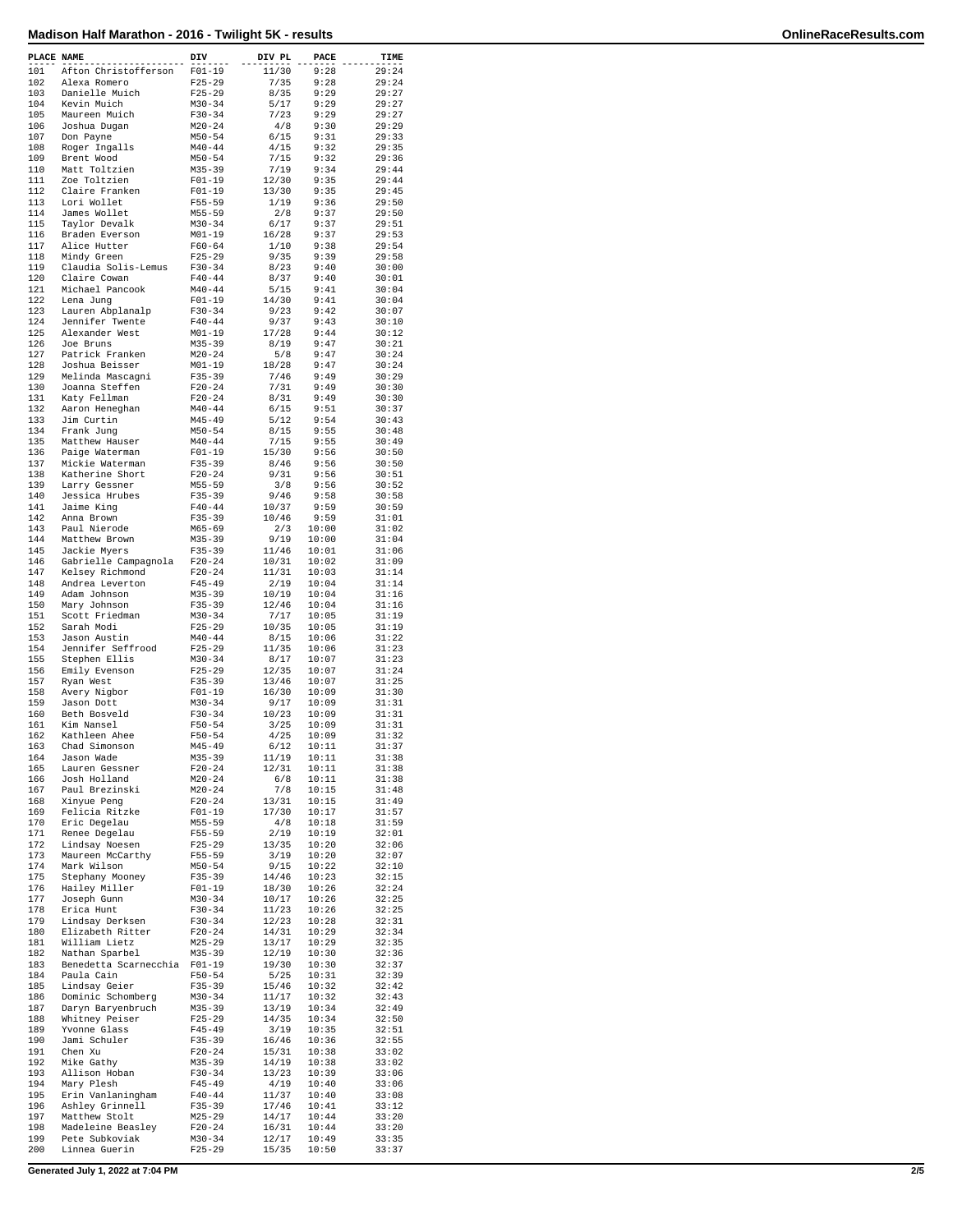| PLACE NAME |                                    | DIV                      | DIV PL         | PACE           | TIME           |
|------------|------------------------------------|--------------------------|----------------|----------------|----------------|
| 201        | Mary Eisenhart                     | $F01 - 19$               | 20/30          | 10:50          | 33:39          |
| 202        | Lynn Bushman                       | $F50 - 54$               | 6/25           | 10:52          | 33:44          |
| 203        | Warren McKnight                    | $F20 - 24$               | 17/31          | 10:53          | 33:47          |
| 204        | Maddox Schomann                    | $M01 - 19$               | 19/28          | 10:53          | 33:47          |
| 205        | Lily Higgins                       | $F01 - 19$               | 21/30          | 10:54          | 33:51          |
| 206        | Dianna Higgins                     | $F50 - 54$               | 7/25           | 10:54          | 33:52          |
| 207        | Josh Klein                         | $M40 - 44$               | 9/15           | 10:54          | 33:52          |
| 208        | Michelle Barlow                    | $F35 - 39$               | 18/46          | 10:54          | 33:52          |
| 209        | Madison Stromberg                  | $F01 - 19$               | 22/30          | 10:55          | 33:53          |
| 210<br>211 | Kasi Stromberg                     | $F35 - 39$               | 19/46          | 10:55          | 33:53          |
| 212        | Colton Miroslaw<br>Sarah Balz      | $M01 - 19$<br>$F40 - 44$ | 20/28<br>12/37 | 10:55<br>10:55 | 33:53<br>33:54 |
| 213        | Denise Nygaard                     | $F40 - 44$               | 13/37          | 10:55          | 33:54          |
| 214        | Amy Schomann                       | $F40 - 44$               | 14/37          | 10:55          | 33:55          |
| 215        | Kendall Wenzelman                  | $M60 - 64$               | 3/4            | 10:56          | 33:56          |
| 216        | Sara Hoechst                       | $F35 - 39$               | 20/46          | 10:57          | 34:00          |
| 217        | Amanda Houdek                      | $F35 - 39$               | 21/46          | 10:57          | 34:00          |
| 218        | Katherine Affeldt                  | $F30 - 34$               | 14/23          | 10:57          | 34:01          |
| 219        | Maureen Mirabile                   | $F45 - 49$               | 5/19           | 10:59          | 34:07          |
| 220        | Amanda Handler                     | $F20 - 24$               | 18/31          | 11:01          | 34:13          |
| 221        | Trentin Payne                      | $M01 - 19$               | 21/28          | 11:03          | 34:20          |
| 222        | Clay Weiss                         | $M55 - 59$               | 5/8            | 11:05          | 34:25          |
| 223        | Heather Winters                    | $F35 - 39$               | 22/46          | 11:10          | 34:41          |
| 224        | Sue Lindauer                       | $F35 - 39$               | 23/46          | 11:10          | 34:41          |
| 225        | Anne Kessenich                     | $F20-24$                 | 19/31          | 11:11          | 34:45          |
| 226<br>227 | Corey Wolter                       | $M01 - 19$<br>$F40 - 44$ | 22/28          | 11:12<br>11:12 | 34:47<br>34:48 |
| 228        | Dianne Wood<br>Graham Feyen        | $M01 - 19$               | 15/37<br>23/28 | 11:14          | 34:54          |
| 229        | Steve Quackenboss                  | $M45 - 49$               | 7/12           | 11:15          | 34:55          |
| 230        | Sara Oxborough                     | $F30 - 34$               | 15/23          | 11:19          | 35:09          |
| 231        | Lindsey Kaufman                    | $F25 - 29$               | 16/35          | 11:19          | 35:09          |
| 232        | Jessie Mooney                      | $M25 - 29$               | 15/17          | 11:19          | 35:09          |
| 233        | Elisa Yanaqihashi                  | $F20 - 24$               | 20/31          | 11:20          | 35:13          |
| 234        | Jared Ottmann                      | NO AGE                   | 1/1            | 11:20          | 35:13          |
| 235        | Shoana Solomon                     | $F35 - 39$               | 24/46          | 11:21          | 35:14          |
| 236        | Emily Auby                         | $F20 - 24$               | 21/31          | 11:21          | 35:15          |
| 237        | Cindy Getting                      | $F50 - 54$               | 8/25           | 11:22          | 35:19          |
| 238        | Jodie Getting                      | $M50 - 54$               | 10/15          | 11:22          | 35:19          |
| 239        | Lisa Waples                        | $F50 - 54$               | 9/25           | 11:23          | 35:20          |
| 240        | John Cobbins                       | $M40 - 44$               | 10/15          | 11:23          | 35:21          |
| 241        | Ingrid Kundinger                   | $F40 - 44$               | 16/37          | 11:23          | 35:21          |
| 242        | Nhabee Her                         | $M50 - 54$               | 11/15          | 11:24          | 35:25          |
| 243        | Kangying Her                       | $F50 - 54$               | 10/25          | 11:24          | 35:25          |
| 244<br>245 | Melissa Schell<br>Emily Dietrich   | $F40 - 44$<br>$F25 - 29$ | 17/37<br>17/35 | 11:26<br>11:34 | 35:31<br>35:56 |
| 246        | Carolyn Eisenhart                  | $F45 - 49$               | 6/19           | 11:34          | 35:56          |
| 247        | Jeff Auby                          | $M50 - 54$               | 12/15          | 11:34          | 35:56          |
| 248        | Jessica Swan                       | $F40 - 44$               | 18/37          | 11:38          | 36:07          |
| 249        | Anne Mueller                       | $F55 - 59$               | 4/19           | 11:38          | 36:07          |
| 250        | Kate Scheuer                       | $F20 - 24$               | 22/31          | 11:38          | 36:08          |
| 251        | Amanda Thiel                       | $F20 - 24$               | 23/31          | 11:38          | 36:08          |
| 252        | Becky Ogiba                        | $F35 - 39$               | 25/46          | 11:38          | 36:08          |
| 253        | Thomas Gallardo                    | $M65 - 69$               | 3/3            | 11:40          | 36:14          |
| 254        | Sarah Freeman                      | $F35 - 39$               | 26/46          | 11:41          | 36:16          |
| 255        | Amy Faerber                        | $F35 - 39$               | 27/46          | 11:41          | 36:18          |
| 256        | Tong Lip Ng                        | $M25 - 29$               | 16/17          | 11:44          | 36:26          |
| 257        | Dawn Auby                          | $F50 - 54$               | 11/25          | 11:45          | 36:28          |
| 258<br>259 | Tim Moran<br>Renee Wilson          | $M35 - 39$<br>$F40 - 44$ | 15/19<br>19/37 | 11:45<br>11:45 | 36:29<br>36:29 |
| 260        | Gabrielle Grimes                   | $F35 - 39$               | 28/46          | 11:46          | 36:32          |
| 261        | Katy Nichols                       | $F30-34$                 | 16/23          | 11:46          | 36:33          |
| 262        | Cynthia Austin                     | $F40 - 44$               | 20/37          | 11:50          | 36:44          |
| 263        | John Fritsche                      | $M35 - 39$               | 16/19          | 11:51          | 36:46          |
| 264        | Rachel Gonzalez                    | $F35 - 39$               | 29/46          | 11:51          | 36:47          |
| 265        | Connie Kalnins                     | $F55 - 59$               | 5/19           | 11:52          | 36:50          |
| 266        | Darian Longdo                      | $M01 - 19$               | 24/28          | 11:55          | 37:00          |
| 267        | Tyler Katzenberger                 | $M01 - 19$               | 25/28          | 11:55          | 37:00          |
| 268        | Susan Dyer                         | $F55 - 59$               | 6/19           | 11:58          | 37:11          |
| 269        | Dana Aeschlimann                   | F55-59                   | 7/19           | 11:59          | 37:12          |
| 270<br>271 | Emma Schlotthauer                  | $F01 - 19$               | 23/30          | 12:00          | 37:16          |
| 272        | Emily Reedich<br>Lisa Reedich      | $F25 - 29$<br>$F25 - 29$ | 18/35<br>19/35 | 12:01<br>12:01 | 37:19<br>37:19 |
| 273        | Barbara Knox                       | $F40 - 44$               | 21/37          | 12:02          | 37:23          |
| 274        | Cathy Nierode                      | $F60 - 64$               | 2/10           | 12:04          | 37:28          |
| 275        | Nicole Blaser                      | $F40 - 44$               | 22/37          | 12:04          | 37:29          |
| 276        | Brandon Herrmann                   | $M20 - 24$               | 8/8            | 12:05          | 37:31          |
| 277        | Sandy Bredeson                     | $F50 - 54$               | 12/25          | 12:05          | 37:31          |
| 278        | Vicki Josephson                    | $F50 - 54$               | 13/25          | 12:05          | 37:32          |
| 279        | Deb Nasett                         | $F50 - 54$               | 14/25          | 12:05          | 37:33          |
| 280        | Anna Krupp                         | $F35 - 39$               | 30/46          | 12:06          | 37:33          |
| 281        | Darla Schack                       | $F45 - 49$               | 7/19           | 12:06          | 37:35          |
| 282        | Melinda Certain                    | F70-99                   | 1/4            | 12:06          | 37:36          |
| 283<br>284 | Soren Dobbins                      | $M01 - 19$               | 26/28          | 12:08          | 37:42          |
| 285        | Jennifer Dobbins<br>Cheyenne Neess | $F40 - 44$<br>$F01-19$   | 23/37<br>24/30 | 12:09<br>12:12 | 37:43<br>37:54 |
| 286        | Mackenzie Walsh                    | $F01 - 19$               | 25/30          | 12:13          | 37:56          |
| 287        | Jeffrey Jeddeloh                   | $M45 - 49$               | 8/12           | 12:14          | 37:58          |
| 288        | Sofia Jeddeloh                     | $F01 - 19$               | 26/30          | 12:14          | 37:59          |
| 289        | Kristine Gallardo                  | $F60 - 64$               | 3/10           | 12:15          | 38:04          |
| 290        | Annette Stoffel                    | $F35 - 39$               | 31/46          | 12:16          | 38:04          |
| 291        | Skye Winspur                       | $M30 - 34$               | 13/17          | 12:17          | 38:10          |
| 292        | Andy Nansel                        | $M45 - 49$               | 9/12           | 12:19          | 38:14          |
| 293        | Wendy Walton                       | $F45 - 49$               | 8/19           | 12:22          | 38:23          |
| 294        | Scott Isaacson                     | $M30 - 34$               | 14/17          | 12:22          | 38:25          |
| 295        | Hlee Vang                          | $F35 - 39$               | 32/46          | 12:23          | 38:28          |
| 296        | Karen Lecuyer                      | $F50 - 54$               | 15/25          | 12:30          | 38:49          |
| 297<br>298 | Anne Franken<br>Samantha Stima     | $F45 - 49$<br>$F40 - 44$ | 9/19<br>24/37  | 12:30<br>12:30 | 38:50<br>38:50 |
| 299        | Hannah Aeschlimann                 | $F20-24$                 | 24/31          | 12:32          | 38:57          |
| 300        | Amber Joyce                        | $F25 - 29$               | 20/35          | 12:33          | 38:58          |
|            |                                    |                          |                |                |                |

**Generated July 1, 2022 at 7:04 PM 3/5**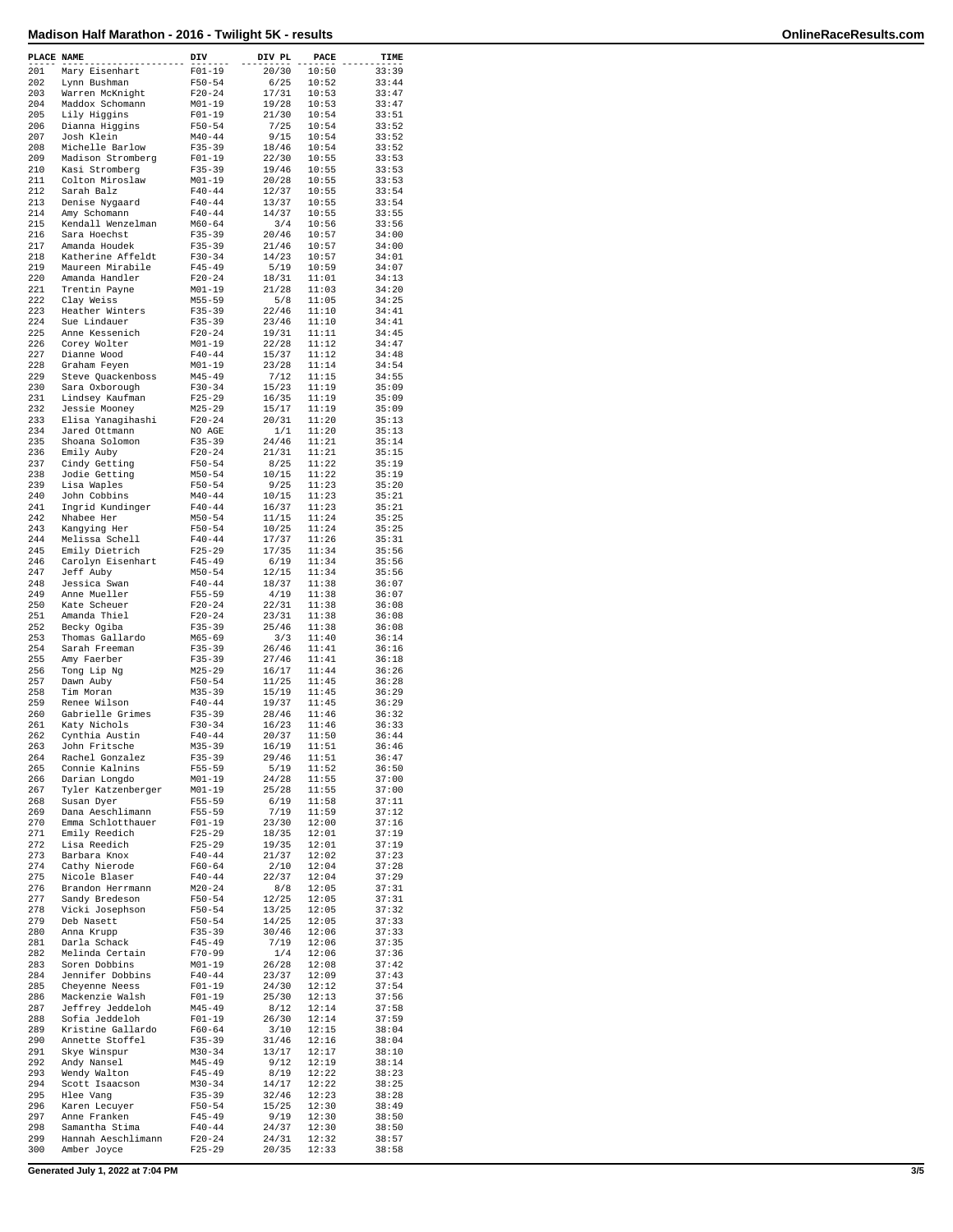| PLACE NAME |                                | DIV                      | DIV PL         | PACE           | TIME           |
|------------|--------------------------------|--------------------------|----------------|----------------|----------------|
| 301        | Ashley Christensen             | $F25 - 29$               | 21/35          | 12:36          | 39:08          |
| 302        | Sheryl Hahn                    | $F50 - 54$               | 16/25          | 12:36          | 39:08          |
| 303        | Hayley Barnes                  | $F25 - 29$               | 22/35          | 12:36          | 39:08          |
| 304        | Aaron Oestreich                | $M40 - 44$               | 11/15          | 12:37          | 39:11          |
| 305        | Angie Krey                     | $F35 - 39$               | 33/46          | 12:38          | 39:13          |
| 306        | Sue Clearfield                 | $F60 - 64$               | 4/10           | 12:38          | 39:13          |
| 307        | Cara Winsand                   | $F30-34$                 | 17/23          | 12:38          | 39:14          |
| 308        | Leeann Glover                  | $F55 - 59$               | 8/19           | 12:38          | 39:15          |
| 309        | Katie Glover                   | $F20 - 24$               | 25/31          | 12:39          | 39:16          |
| 310        | Steve Kendra                   | $M55 - 59$               | 6/8            | 12:39          | 39:17          |
| 311        | Charles Konsitzke              | $M35 - 39$               | 17/19          | 12:39          | 39:17          |
| 312        | Anitha Narasimhalu             | $F40 - 44$               | 25/37          | 12:41          | 39:23          |
| 313        | Sandi Cerutti                  | $F60 - 64$               | 5/10           | 12:42          | 39:25          |
| 314        | Alaina Odenthal                | $F35 - 39$               | 34/46          | 12:42          | 39:27          |
| 315        | Eric Dahl                      | $M45 - 49$               | 10/12          | 12:42          | 39:28          |
| 316        | Emilie Rabbitt                 | $F30-34$                 | 18/23          | 12:43          | 39:29          |
| 317        | Mary Haffenbredl               | $F60 - 64$               | 6/10           | 12:46          | 39:39          |
| 318        | Tiffany Green                  | $F40 - 44$               | 26/37          | 12:48          | 39:46          |
| 319        | Kenneth Edenhauser             | M70-99                   | 1/2            | 12:49          | 39:49          |
| 320        | Stephanie Whittingham          | $F45 - 49$               | 10/19          | 12:51          | 39:54          |
| 321        | Teresa Reed                    | $F50 - 54$               | 17/25          | 12:51          | 39:55          |
| 322        | Kate Burgess                   | $F40 - 44$               | 27/37          | 12:51          | 39:55          |
| 323        | Janet Chadwick                 | $F70 - 99$               | 2/4            | 12:53          | 40:01          |
| 324        | Sue Pickar                     | $F50 - 54$               | 18/25          | 12:57          | 40:14          |
| 325        | Gillian Sender                 | F55-59                   | 9/19           | 12:58          | 40:15          |
| 326        | Cindy Montgomery               | $F55 - 59$               | 10/19          | 12:58          | 40:17          |
| 327        | Karen Kessenich                | $F55 - 59$               | 11/19          | 13:00          | 40:22          |
| 328        | Kara McCarty                   | $F40 - 44$               | 28/37          | 13:05          | 40:37          |
| 329<br>330 | Ariel Black                    | $F25 - 29$               | 23/35          | 13:13          | 41:02          |
|            | Kara Kroeplin                  | $F40 - 44$               | 29/37          | 13:16          | 41:11          |
| 331        | Nathan Kroeplin                | $M35 - 39$               | 18/19          | 13:16          | 41:11          |
| 332        | Amy Wiegand                    | $F35 - 39$               | 35/46          | 13:18          | 41:18          |
| 333        | Brian Aeschlimann              | $M55 - 59$               | 7/8            | 13:20          | 41:23          |
| 334        | Addisyn Smith                  | $F01-19$                 | 27/30          | 13:20          | 41:25          |
| 335        | Victoria Wickersheim           | $F25-29$                 | 24/35          | 13:21          | 41:28          |
| 336        | Debbie Keo                     | $F35 - 39$               | 36/46          | 13:21          | 41:29          |
| 337        | Chih-Hsuan Wu                  | $F20 - 24$               | 26/31          | 13:25          | 41:40          |
| 338        | Kimberly Freeman               | $F35 - 39$               | 37/46          | 13:30          | 41:56          |
| 339        | Karen Tucker                   | $F50 - 54$               | 19/25          | 13:32          | 42:01<br>42:02 |
| 340        | John Tucker                    | $M50 - 54$               | 13/15          | 13:32          |                |
| 341        | Kyle Wenzelman                 | $M30 - 34$               | 15/17<br>7/10  | 13:35          | 42:12          |
| 342<br>343 | Denise Wenzelman               | $F60 - 64$               |                | 13:35          | 42:13          |
| 344        | Carolyn Whittaker              | $F50 - 54$<br>$F40 - 44$ | 20/25          | 13:38          | 42:20<br>42:22 |
| 345        | Catherine Oestreich            | $F35 - 39$               | 30/37<br>38/46 | 13:38          | 42:22          |
| 346        | Allison Jaeger                 | $F35 - 39$               |                | 13:38          | 42:22          |
| 347        | Leigh Burrill<br>Katie Tabbert |                          | 39/46<br>25/35 | 13:39<br>13:43 | 42:36          |
| 348        | Heidi Tabbert                  | $F25 - 29$<br>$F25-29$   | 26/35          | 13:43          | 42:36          |
| 349        | Jacob Miroslaw                 | $M01 - 19$               | 27/28          | 13:49          | 42:54          |
| 350        | Danielle Kleist                | $F30 - 34$               | 19/23          | 13:49          | 42:55          |
| 351        | Christopher Kleist             | $M40 - 44$               | 12/15          | 13:49          | 42:56          |
| 352        | Wilmer Umana                   | $M50 - 54$               | 14/15          | 13:52          | 43:04          |
| 353        | Angie Umana                    | $F25 - 29$               | 27/35          | 13:52          | 43:04          |
| 354        | Carlos Arriaga                 | $M25 - 29$               | 17/17          | 13:52          | 43:05          |
| 355        | Judy Roberts                   | $F50 - 54$               | 21/25          | 13:55          | 43:14          |
| 356        | Carolyn Daly                   | $F60 - 64$               | 8/10           | 13:55          | 43:14          |
| 357        | Eun-Hye Kim                    | $F20 - 24$               | 27/31          | 13:56          | 43:16          |
| 358        | Sara Lindauer                  | $F35 - 39$               | 40/46          | 14:04          | 43:41          |
| 359        | Diane Nichols                  | $F45 - 49$               | 11/19          | 14:06          | 43:49          |
| 360        | Rachel Heneghan                | $F35 - 39$               | 41/46          | 14:07          | 43:51          |
| 361        | Kim Bischoff                   | F55-59                   | 12/19          | 14:08          | 43:53          |
| 362        | Chad Belgarde                  | $M40 - 44$               | 13/15          | 14:20          | 44:32          |
| 363        | Lacey Belgarde                 | $F25 - 29$               | 28/35          | 14:20          | 44:32          |
| 364        | Ron Barr                       | M70-99                   | 2/2            | 14:36          | 45:21          |
| 365        | Emily Meadowcroft              | $F25 - 29$               | 29/35          | 14:37          | 45:22          |
| 366        | Gina Deutscher                 | $F40 - 44$               | 31/37          | 14:37          | 45:24          |
| 367        | Jess Dowd                      | $F40 - 44$               | 32/37          | 14:37          | 45:24          |
| 368        | Amy Kaufman                    | $F55 - 59$               | 13/19          | 14:38          | 45:27          |
| 369        | Amanda Maerz                   | $F25 - 29$               | 30/35          | 14:38          | 45:27          |
| 370        | Sommer Gromowski               | $F25 - 29$               | 31/35          | 14:40          | 45:32          |
| 371        | Bryan Gromowski                | $M30 - 34$               | 16/17          | 14:40          | 45:33          |
| 372        | Cheryl Waterman                | $F45 - 49$               | 12/19          | 14:45          | 45:50          |
| 373        | Hannah Bowman                  | $F25 - 29$               | 32/35          | 14:49          | 46:00          |
| 374        | Dani Kaslow                    | $F45 - 49$               | 13/19          | 14:49          | 46:01          |
| 375        | Meena Sathish                  | $F35 - 39$               | 42/46          | 14:54          | 46:16          |
| 376        | Kim Adams                      | $F35 - 39$               | 43/46          | 14:58          | 46:27          |
| 377        | Marie Dahleh                   | $F50 - 54$               | 22/25          | 15:04          | 46:46          |
| 378        | Mark Kastner                   | $M55 - 59$               | 8/8            | 15:12          | 47:11          |
| 379        | Devon Paull                    | $M01 - 19$               | 28/28          | 15:17          | 47:28          |
| 380        | Amanda Herron                  | $F30-34$                 | 20/23          | 15:17          | 47:28          |
| 381        | Cassie Immel                   | $F25 - 29$               | 33/35          | 15:28          | 48:02          |
| 382        | Taryn Lindemann                | $F30-34$                 | 21/23          | 15:28          | 48:03          |
| 383        | Jim Patterson                  | $M50 - 54$               | 15/15          | 15:36          | 48:26          |
| 384        | Jody Patterson                 | $F45 - 49$               | 14/19          | 15:36          | 48:26          |
| 385        | Debi Dahl                      | $F40 - 44$               | 33/37          | 15:36          | 48:26          |
| 386        | Sarah Roach                    | $F35 - 39$               | 44/46          | 15:36          | 48:26          |
| 387        | Kelsey Reiland                 | $F25 - 29$               | 34/35          | 15:41          | 48:42          |
| 388        | Deb Reiland                    | $F60 - 64$               | 9/10           | 15:41          | 48:43          |
| 389        | Carol Erickson                 | $F70 - 99$               | 3/4            | 15:41          | 48:44          |
| 390        | Bobby Schack                   | $M45 - 49$               | 11/12          | 15:44          | 48:51          |
| 391        | Greg Lavery                    | $M30 - 34$               | 17/17          | 15:50          | 49:11          |
| 392        | Erin Lavery                    | $F30-34$                 | 22/23          | 15:50          | 49:12          |
| 393        | Cristina Page                  | $F55 - 59$               | 14/19          | 15:51          | 49:13          |
| 394        | Abigail Posey                  | $F40 - 44$               | 34/37          | 15:53          | 49:19          |
| 395        | Kyleigh Meyeres                | $F01 - 19$               | 28/30          | 15:57          | 49:34          |
| 396        | Rian Meyeres                   | $M45 - 49$               | 12/12          | 15:58          | 49:34          |
| 397        | Dawn Hay                       | $F45 - 49$               | 15/19          | 16:08          | 50:07          |
| 398        | Lisa Hay                       | $F45 - 49$               | 16/19          | 16:08          | 50:07          |
| 399        | Jason Hill                     | $M40 - 44$               | 14/15          | 16:19          | 50:40          |
| 400        | Christine Miller               | $F40 - 44$               | 35/37          | 16:24          | 50:55          |